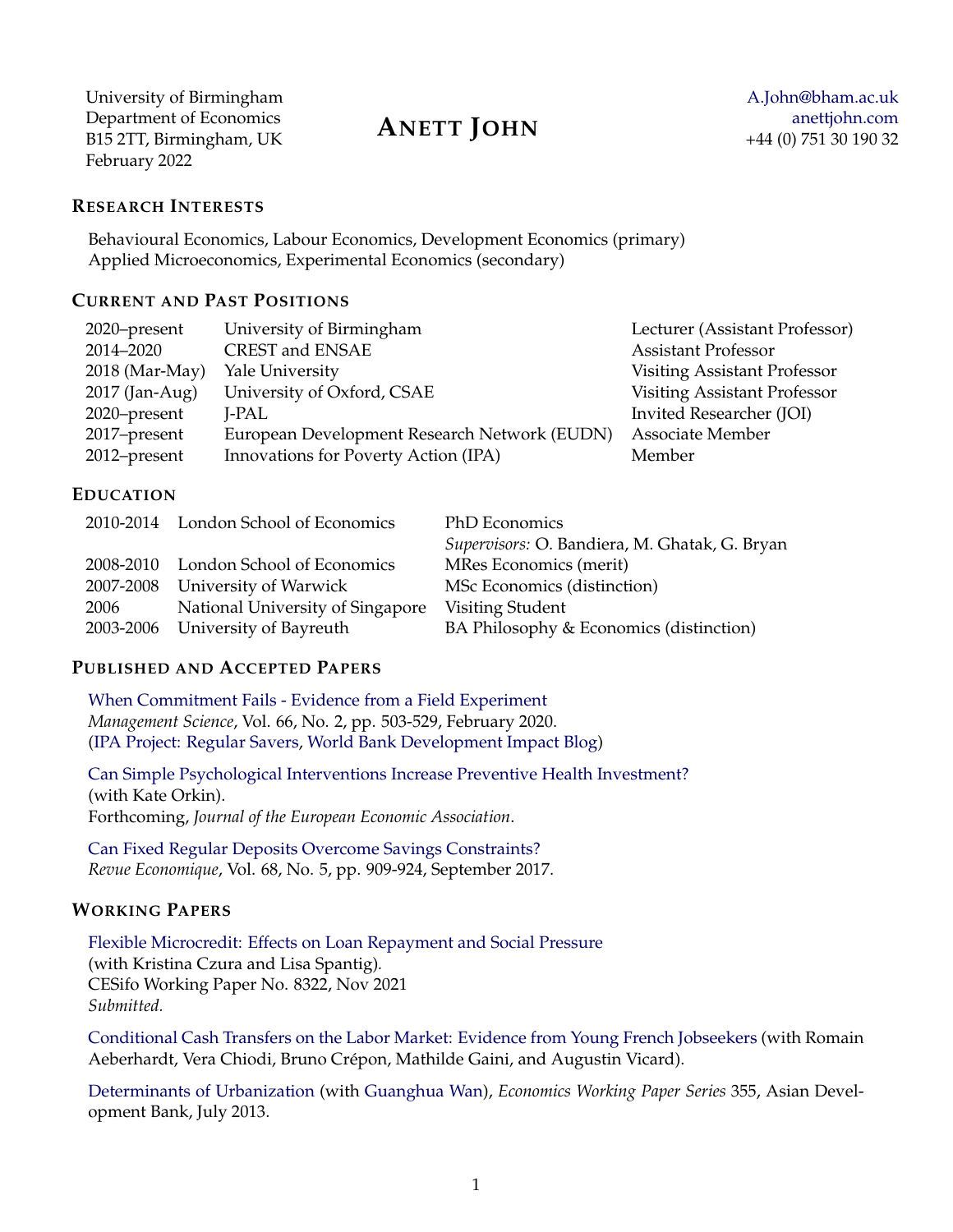#### **WORK IN PROGRESS**

*Building Skills that Matter: Demand-driven Job Training and On-the-Job Support,* with Martin Abel

*Self-Discrimination in Jobseeker Behaviour*, with Frédéric Schneider

*Behavioural Barriers to Human Capital Investment - Evidence from French Jobseekers*, with Bruno Crépon, Esther Mbih, and Arne Uhlendorff

*The Role of Implicit Theories of Intelligence in Increasing Worker Retention,* with Martin Abel

# **INVITED PRESENTATIONS (RECENT)**

| 2021 | Behavioral Economics Annual Meeting (BEAM, Cornell University), RExCon21<br>Conference on Social Preferences and Social Norms (HSE Moscow), TIBER<br>Symposium (Tilburg), ESSEC Business School (Paris), IESEG Business School<br>(Paris).                                                                                                                                                                                                                                                                                                                                                                                                                                        |
|------|-----------------------------------------------------------------------------------------------------------------------------------------------------------------------------------------------------------------------------------------------------------------------------------------------------------------------------------------------------------------------------------------------------------------------------------------------------------------------------------------------------------------------------------------------------------------------------------------------------------------------------------------------------------------------------------|
| 2020 | North East Universities Development Consortium (NEUDC, Dartmouth),<br>Economic Science Association (ESA) Global Meetings, DIAL-CREST Workshop<br>(Paris).                                                                                                                                                                                                                                                                                                                                                                                                                                                                                                                         |
| 2019 | BREAD Behavioral and Development Conference (Stanford), Paris School of<br>Economics (Development Seminar), University of Copenhagen (Departmental<br>Seminar), University of Birmingham (Experimental Seminar), University of Exeter<br>(Experimental Seminar), ESA European Meeting (Dijon), CSAE Conference<br>(Oxford), CASD-IAB Conference (Paris), DIAL Development Conference (Paris),<br>Centre de Recherche en Économie et Management (Rennes), BeDS Workshop<br>(Loughborough), EBCA Workshop (Paris).                                                                                                                                                                  |
| 2018 | Yale University (Development Lunch Seminar), Behavioral Science and Health<br>Symposium (University of Pennsylvania), Coller Conference on Behavioral<br>Economics (Tel Aviv, poster), Economic Science Association Meeting (ESA World,<br>Berlin)                                                                                                                                                                                                                                                                                                                                                                                                                                |
| 2017 | NBER-BREAD Winter meeting, European Network Development Conference<br>(EUDN), AEA-ASSA Annual Meeting (poster), RWI Essen Seminar, 10th<br>Maastricht Behavioral and Experimental Economics Symposium (M-BEES),<br>Econometric Society European Meeting (Lisbon, two papers), CSAE Lunch<br>Seminar (Oxford), Blavatnik Departmental Seminar (Oxford), CREST LMI-LEPP<br>Seminar, Paris School of Economics (Development Lunch Seminar), Berlin Youth<br>Unemployment Conference (RWI, GIZ).                                                                                                                                                                                      |
| 2016 | University of Copenhagen (Passive Choices Workshop), Econometric Society<br>European Meeting (Geneva, solicited paper), CREST LMI-LEPP Seminar, Centre<br>for European Research in Microfinance (CERMi Brussels/Mons).                                                                                                                                                                                                                                                                                                                                                                                                                                                            |
| 2015 | Stanford Institute for Theoretical Economics (Session 6: Psychology and<br>Economics), Christmas Conference of the German Economists Abroad,<br>Symposium on Economic Experiments in Developing Countries (SEEDEC<br>Prague), GATE-LAB Seminar (University of Lyon), Annual Congress of the<br>European Economic Association, 2015 European meeting of the Economic Science<br>Association, Annual Meeting of the French Experimental Economics Association,<br>London Experimental Workshop (LEW 2015), Paris School of Economics<br>(Economics & Psychology Seminar), Annual Conference of the Centre for the<br>Study of African Economies (CSAE Oxford), École Polytechnique. |